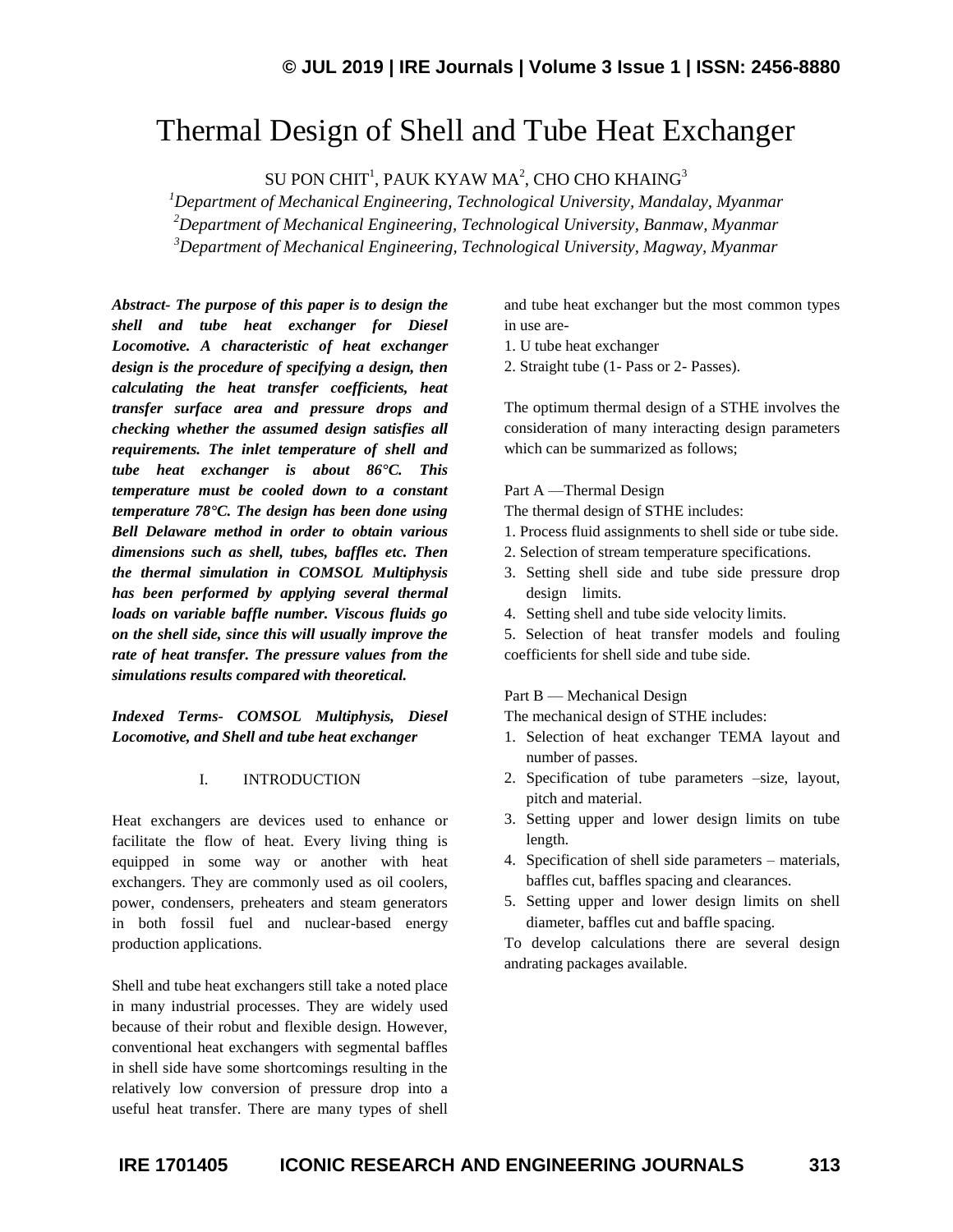



## II. MATHEMATICAL MODELLING

## A: Thermal Analysis

There are many methods to calculate the shell inside diameter. Therefore following one is the formula for finding the shell inside diameter.

Tube matrix diameter;

$$
D_m = 0.637 \times \sqrt{\frac{0.87}{0.9}} \times (\pi \times d_o^2 \times N_t \times P_t^2)^{0.5}
$$
 (1)

Shell inside diameter;

Ds  $=1.075$  D<sub>m</sub>

(2)

Where,  $Nt =$  number of tubes,  $P_t$  = tube pitch,  $d_0$ =tube outer diameter.

## 1) Tube Side Heat Transfer Coefficient:

The tube side heat transfer coefficient hi can be calculated from the Nusselt number correlation.

$$
N_{u} = 0.023 \times Re^{0.88} \times Pr^{0.33}
$$
 (3)

$$
N_{u} = \frac{h_{t} d_{i}}{k_{t}} \tag{4}
$$

$$
h_t = 0.023 \times \frac{k}{d_i} \times Re^{0.88} \times Pr^{0.33}
$$
 (5)

Where  $k =$  thermal conductivity  $d_i$  = tube inner diameter

## 2) Sell Side Heat Transfer Coefficient:

For the segmental baffled shell and tube heat exchanger, the Bell-Delaware method is usually used in the shell and tube heat exchanger design. In this method, the shell side heat transfer coefficient is determined by correcting the ideal heat transfer coefficient through considering the various leakage

and bypass flow streams and ideal heat transfer coefficient is calculated by using the following correlation of Nusselt number.

$$
N_{u} = 1.04 (Re_s)^{0.4} (Pr_s)^{0.36} (6)
$$
  
\n
$$
N_{u} = \frac{h_i d_o}{k_s}
$$
  
\n
$$
h_i = 1.04 (k_s/d_o) (Re_s)^{0.4} (Pr_s)^{0.36}
$$
  
\n(3)

From the above equation the shell side heat transfer coefficient is given by considering the various leakages and by pass flow streams.

$$
h_s = (J_c J_l J_b J_r J_s) h_i
$$
\n(9)

Where,  $J_c$  =baffle cut correction factor

 $J_1$ =baffle leakage correction factor

 $J<sub>b</sub>=$ bundle bypass correction factor

- $J_r$ = laminar flow correction factor
- $J_s$ = unequal baffle spacing correction factor

 $h_i$ = the ideal tube blank heat transfer.

## 3) Overall Heat Transfer Coefficient:

The overall heat transfer coefficient U depend on the tube side and shell side heat transfer coefficient and

fouling resistance which can be calculated as follows.  
\n
$$
\frac{1}{U} = \frac{1}{h_t} \left( \frac{d_o}{d_i} \right) + R_t \left( \frac{d_o}{d_i} \right) + \left( \frac{L_w}{k_w} \right) \left( \frac{d_o}{d_i} \right) + R_s + \left( \frac{1}{h_o} \right) (10)
$$

Where,  $L_w$ = tube wall thickness  $k_w$  = thermal conductivity of tube wall

## 4) Log Mean Temperature Difference

Heat flows between the hot and cold streams due to the temperature difference across the tube acting as a driving force. The difference will vary with axial location. Average temperature or effective temperature difference for either parallel or counter flow may be written as:

$$
\Delta T_{LM} = \frac{\Delta T_1 - \Delta T_2}{\ln \left(\frac{\Delta T_1}{\Delta T_2}\right)}\tag{11}
$$

The correction factors,  $F_T$ , can be found the theatrically and presented in analytical form. The equation given below has been shown to be accurate for any arrangement having 2-tube passes per shell pass.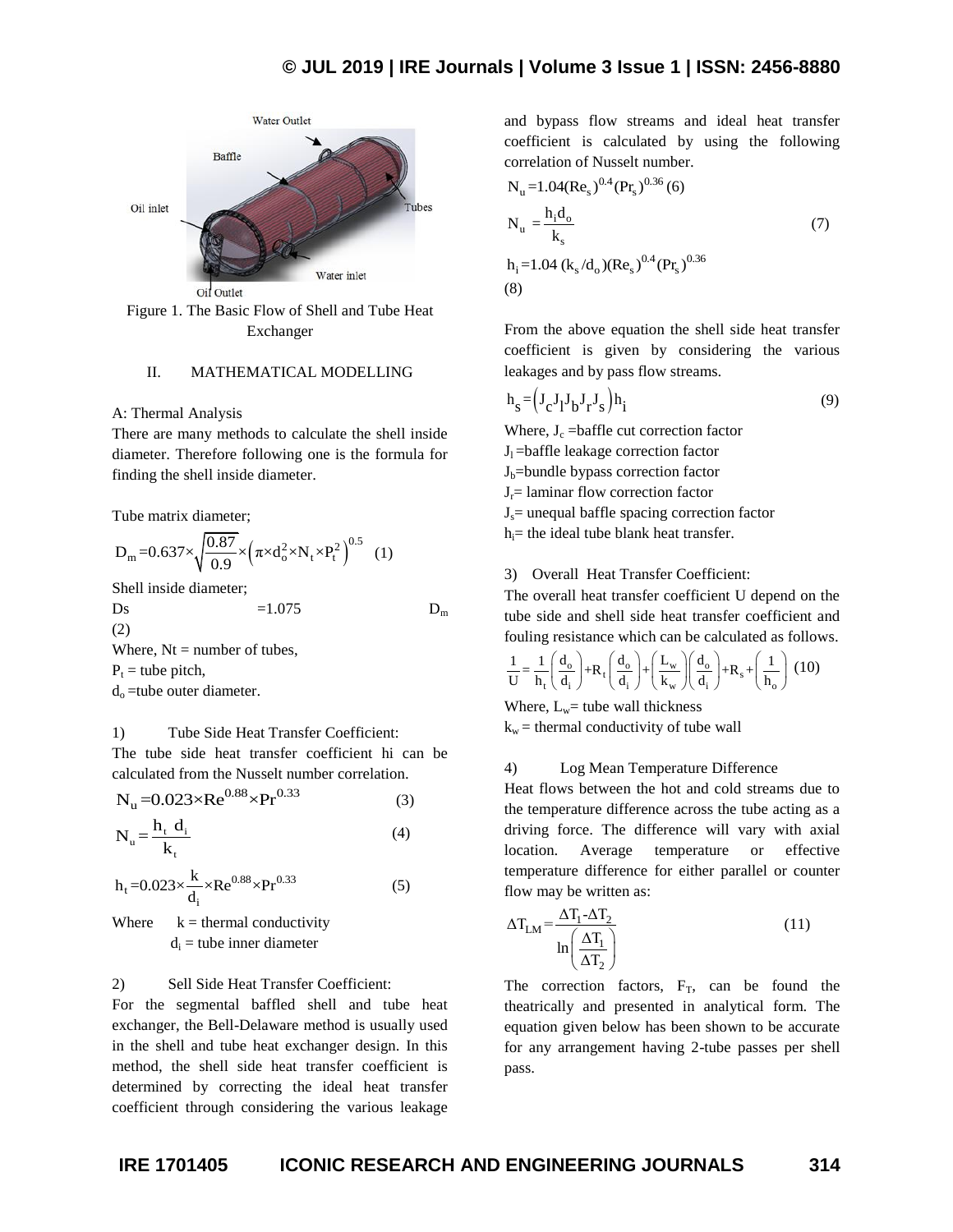$$
F_{1\text{-}2} = \frac{\left[\frac{\sqrt{R^2+1}}{R\text{-}1}\right] \left(\ln\left(\frac{1\text{-}P}{1\text{-}PR}\right)\right]}{\left[\frac{2/P\text{-}1\text{-}R+\sqrt{R^2+1}}{2/P\text{-}1\text{-}R-\sqrt{R^2+1}}\right]}
$$
(12)

Where the capacity ratio, R, is defined as:

$$
R = \frac{T_{s1} - T_{s2}}{T_{t2} - T_{t1}}
$$
(13)

The parameter may be given by the equation:

$$
P = \frac{T_{t2} - T_{t1}}{T_{s1} - T_{s2}}
$$
 (14)

Where,  $\Delta T_2 = T_{ho} - T_{co}$  subscript i = inlet  $\Delta T_1 = T_{hi} - T_{ci}$  subscript o =

outlet

The total tube outside heat transfer area;  $Q = UA<sub>0</sub>F<sub>T</sub> ΔT<sub>LM</sub>$  (15)

$$
(\mathbf{15})
$$

The total tube heat transfer of length;  $A_0 = (\pi d_0 + T_f N_f) N_t L_{cal}$ (16)

B: Hydraulic Analysis:

1) Pressure Drop for Tube Side

The pressure drop encountered by the fluid making number of passes through the heat exchanger plus the additional pressure drop introduced by the change of direction in the passes are multiplied by the kinetic energy of the flow. Therefore the tube side pressure drop is calculated, by the formula:

$$
\Delta p_t = \left( 4f_t \frac{LN_p}{di} + 4N_p \right) \frac{\rho_t u_t^2}{2}
$$
 (17)

Where

$$
f_t = [1.58\ln(Re_t) - 3.28]^2 \tag{18}
$$

2) Shell side Pressure drop

The shell side pressure drop is calculated as a summation of the pressure drops for three components. They are

(1) Pressure drop in cross flow zone,  $\Delta p_c$ 

(2) Pressure drop in window zone,  $\Delta p_w$ 

(3) Pressure drop in end zone,  $\Delta p_e$ .

The total pressure drop for shell side is  $\Delta p_s = \Delta p_c + \Delta p_e + \Delta p_w$ (19)

The zones covered by this pressure drop are the central baffle compartments for flow between the baffle cuts. The pressure drop in all the central baffle compartments is

$$
\Delta p_c = \Delta p_{bl} (N_b -) R_b R_l \tag{20}
$$

Where  $\Delta p_b$  is the ideal bundle pressure drop for one baffle compartment of the  $N_b$  compartments and is based on the mass velocity defined earlier. The expression for  $\Delta p_{bi}$ 

$$
\Delta p_{bi} = 0.002 f_i N_{tcc} (m_w)^2 / \rho_s
$$
 (21)

The pressure drop and mass velocity in all  $N<sub>b</sub>$ 

window zones for turbulent flow (Re>100) are  
\n
$$
\Delta p_w = N_b \left[ \left( 2 + 0.6 N_{\text{tcw}} \right) \frac{0.001 m_w}{2 \rho} \right] R_1 \qquad (22)
$$

The pressure drop  $\Delta p_e$  in the two end zones of the tube bundle is

$$
\Delta p_e = \Delta p_{bi} \left[ 1 + \frac{N_{tcw}}{N_{tcc}} \right] R_b R_s \tag{23}
$$

Where,  $N_b$ = the number baffle  $R_b$ = the bypass correction factor

 $R<sub>1</sub>$  =the linkage correction factor

 $R_s$ = the end zone correction factor.

#### III. RESULTS AND DISCUSSION

The stream analysis shell-side heat transfer coefficient for single-phase flow hs is used by Equation (9). In this equation JC, JL, JB, JR and JS are the correction factor and then calculated correction factor. Assume number of baffle Nb is 2, 3 and 4.As the baffle spacing is decreased the number of baffles will be increased which will lead to increase in shell side Reynolds's number that will lead to increase in overall heat transfer coefficient. The heat load is computed from Equation (10) and comparing with given heat load. If the calculated heat load is greater than the given heat load, it can be said that the design is satisfied. If not, by increasing Nt, the total number of tubes, and the whole procedure may be repeated till the above condition is satisfied. The result tables of heat load and heat transfer coefficient are shown in Table 1.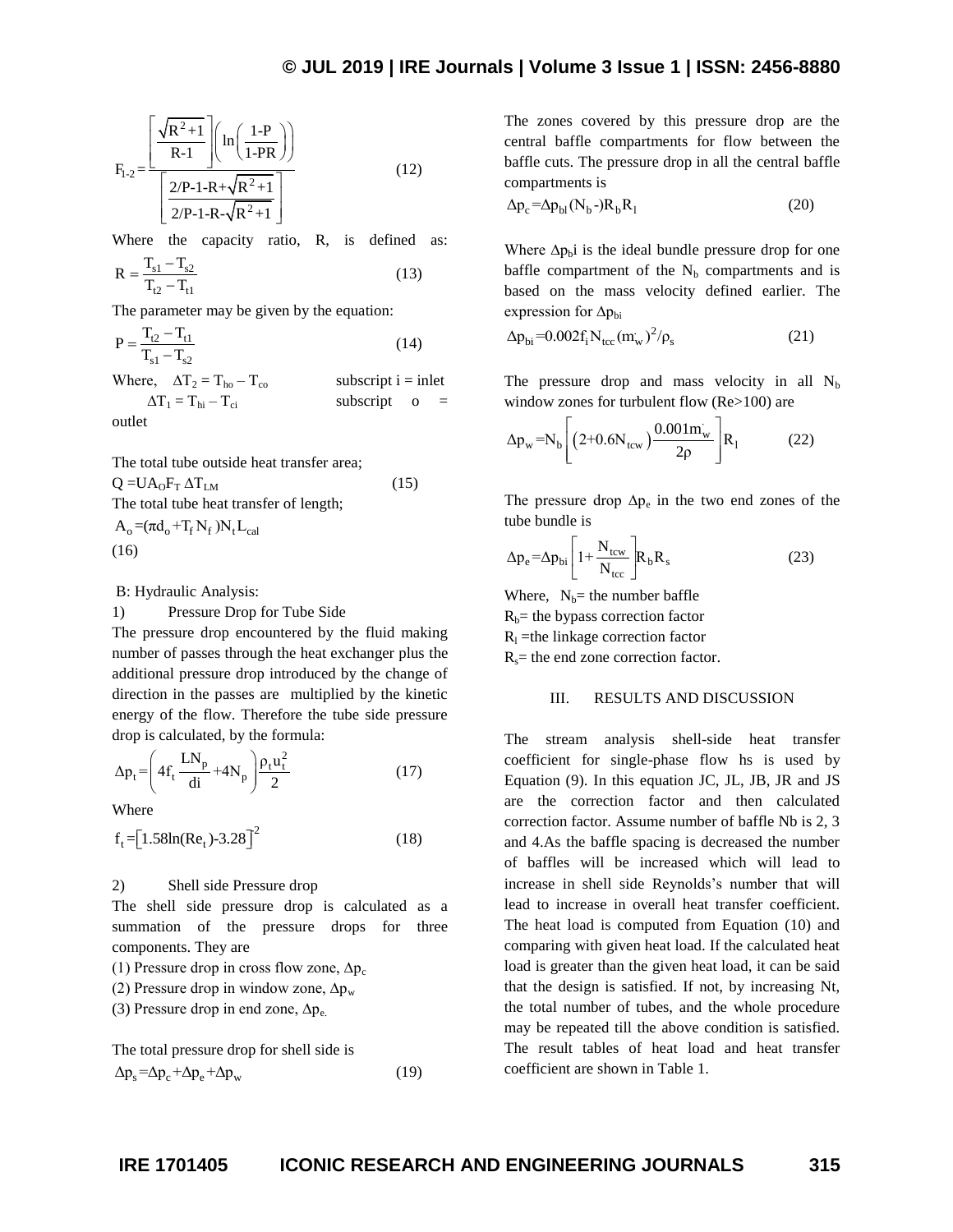|                | $N_b = 2$ | $N_b = 3$ | $N_b = 4$ |
|----------------|-----------|-----------|-----------|
|                |           |           |           |
| $J_C$          | 1.030960  | 1.030960  | 1.030960  |
|                |           |           |           |
| $J_L$          | 0.786558  | 0.735269  | 0.690211  |
|                |           |           |           |
| $J_B$          | 0.871091  | 0.908660  | 0.932108  |
| $J_S$          | 0.974289  | 0.976656  | 0.977258  |
|                |           |           |           |
| $J_R$          | 0.98      | 0.98      | 0.98      |
| $J_{u}$        | 0.98      | 0.98      | 0.98      |
| $h_{is}$       | 1049.477  | 1209.377  | 1353.992  |
| h <sub>s</sub> | 693.6637  | 781.3488  | 842.8832  |
| $h_{t}$        | 15904     | 15904     | 15904     |
| U              | 618.54    | 687.32    | 734.49    |
| Q              | 160.9     | 178.8     | 191.1     |
|                |           |           |           |

Table 1. Result Table of Heat Transfer Coefficient and Heat load

The pressure drop for shell side is computed from the Equation (19) and comparing with allowable pressure drop. If the calculated pressure drop is less than the given pressure drop (0.6bar), it can be said that the design is satisfied. If not, calculation can be repeated with a revised value of Nt till the above condition is satisfied. The result table for checking pressure drop for shell side is shown in Table 2.

Table2. Result Table of Pressure Drop for Shell Side versus Number of Baffle

|     | $N_h = 2$ | $N_h = 3$ | $N_b = 4$ |
|-----|-----------|-----------|-----------|
| ΔP, | 0.30590   | 0.30590   | 0.30590   |
| ΔP. | 0.2344    | 0.5623    | 0.7293    |

To simplify numerical simulation, some basic characteristics of the process following assumption are made :

- 1. The shell side fluid is constant thermal properties
- 2. The fluid flow and heat transfer processes are turbulent and in steady state
- 3. The leak flows between tube and baffle and that between baffles and shell are neglected
- 4. The natural convection induced by the fluid density variation is neglected
- 5. The tube wall temperature kept constant in the whole shell side
- 6. The heat exchanger is well insulated hence the heat loss to the environment is totally neglected.

In all of the preliminary simulation, flow inside the shell is observed to be turbulent viscous model selected to be K-ε turbulent model [11]. The result is investigated using the heat exchanger model with  $N_b$  $= 2$ , 3 and 4 baffle spacing for 25% baffle cut. In Figure2, 4 and 6, velocity path lines for four baffles are given for the shell side velocity flow of 1.2 m/sec, inlet boundary condition and outlet boundary condition is pressure, no viscous stress.



Figure 2. Velocity on Shell Side when  $N_b=2$ 



The flows hit the baffle plate, and the direction of the flow is changed. In Figure 2, the shell space behind the baffle is not effectively used for cross flow, as marked with a circle. For this reason, the pressure drop occurs high mark and total pressure drop is 0.26 bar in Figure 3.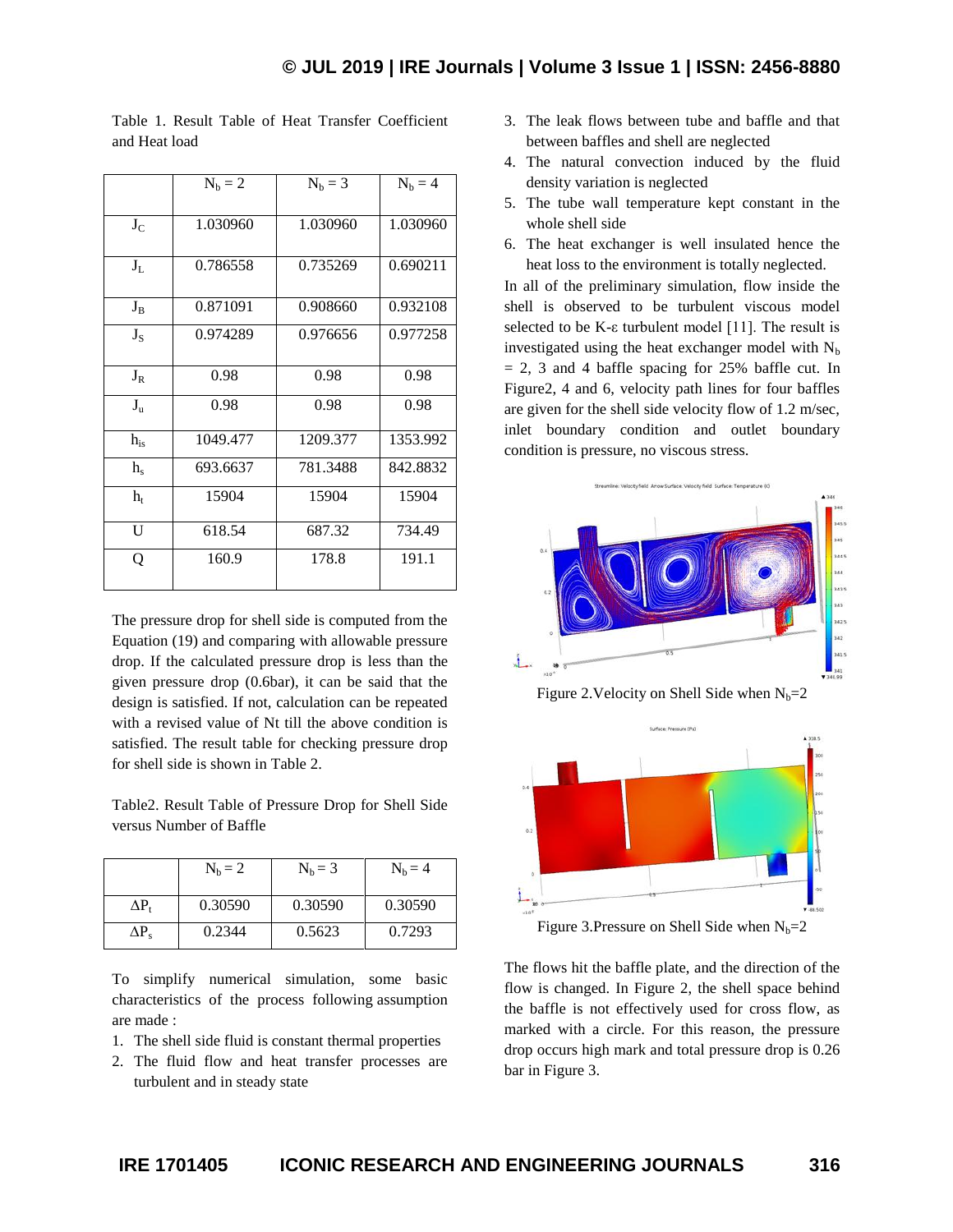## **© JUL 2019 | IRE Journals | Volume 3 Issue 1 | ISSN: 2456-8880**



Figure 4. Velocity on Shell Side when  $N_b=3$ 



Figure 5.Pressure on Shell Side when  $N_b=3$ 

In Figure 4, the flow is obseved to be well developed.The cross flow throughout the shell volume and the recirculation zone appears little. So, the pressure drop is effectively average shown in Figure 5, the simulation result is gained the pressure drop 0.58 bar.







In Figrue 6, the velocity stream line of two recirculation zones appear and also occur increasing pressure drop result is 0.72 bar in Figure 7. Hence, it is observed that three baffle gives better pressure drop compare with other baffle over allowable pressure drop for oil cooler for Locomotive. So, number of baffles (3) is good for theoretical and simulation.

Above the calculation result table, determined shell and tube heat exchanger design for diesel locomotive transmission system is shown in Table 3.

| Result           | Industrial | <b>Calculated Data</b> |
|------------------|------------|------------------------|
|                  | Data       |                        |
| Shell diameter,  | 0.221      | 0.238                  |
| m                | 1.17       | 1.17                   |
| Tube length, m   | 526        | 556                    |
| Total no. of     | 0.007      | 0.007                  |
| tubes            | 3          | 3                      |
| Tube diameter,   | 176.6      | 178.5                  |
| m                | 0.5        | 0.41261                |
| Number of baffle | 0.6        | 0.5623                 |
| Heat load, kW    |            |                        |
| Tube side        |            |                        |
| pressure drop    |            |                        |
| (bar)            |            |                        |
| Shell side       |            |                        |
| pressure drop    |            |                        |
| (bar)            |            |                        |

Table 3. Verification with Existing Data

## IV. CONCLUSION

In this research, in current numerical analysis, entire geometry to shell and tube heat exchanger including entrance and exist regions were considered as a